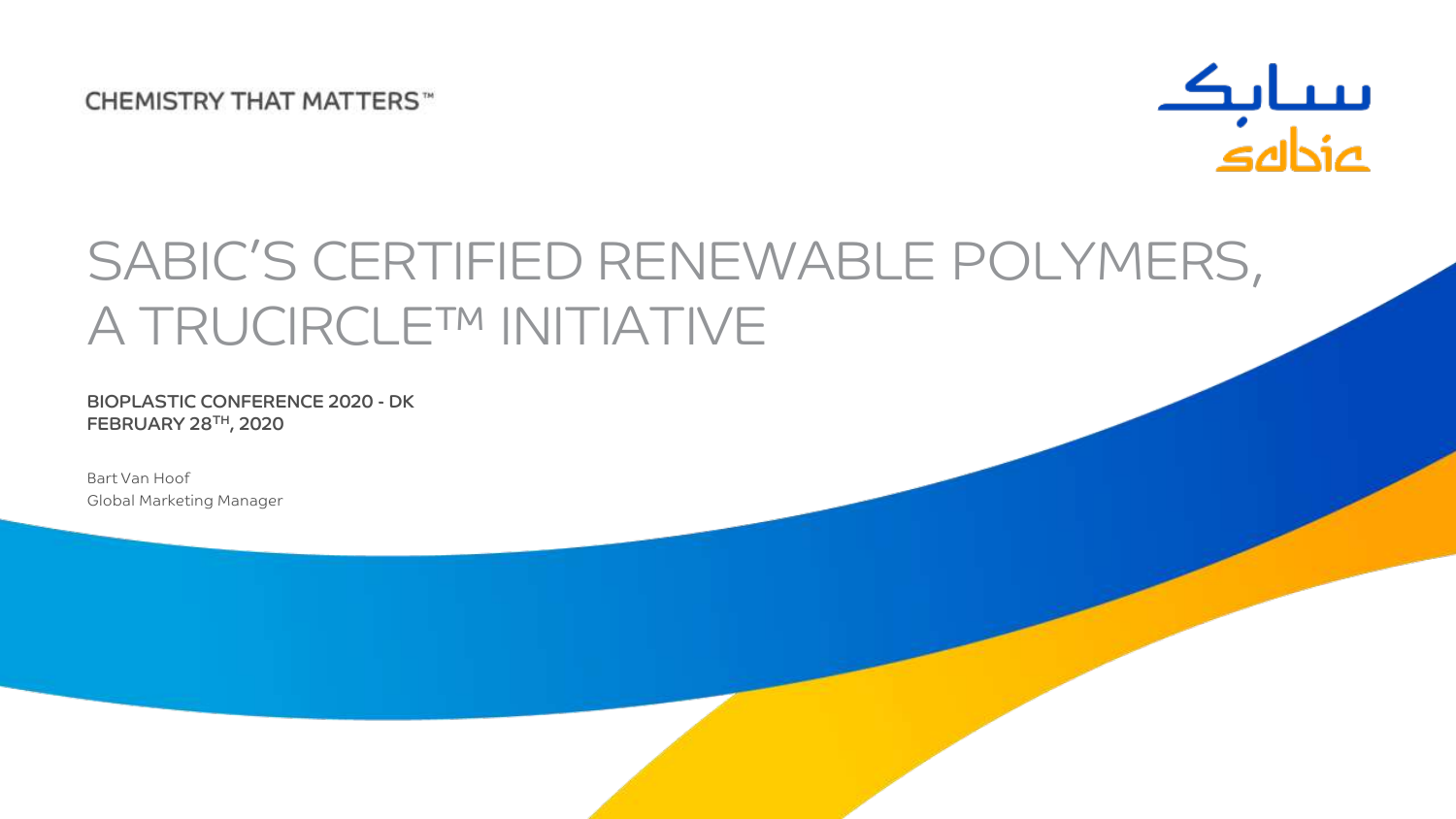

### SABIC AT-A-GLANCE





1976 Company established



33,000 Employees

around the world

50 Countries of operations



3 rd

Largest global chemical company\*



122nd

Largest public company in the world\*



US\$ bn

Estimated Brand Value\*\*

85

US\$ bn

Total assets 5.7

US\$ bn

Net income 45

US\$ bn

Annual revenue



 $≈ 150$ 

New products each year



11,738

Global patent filings

World-class plants worldwide

64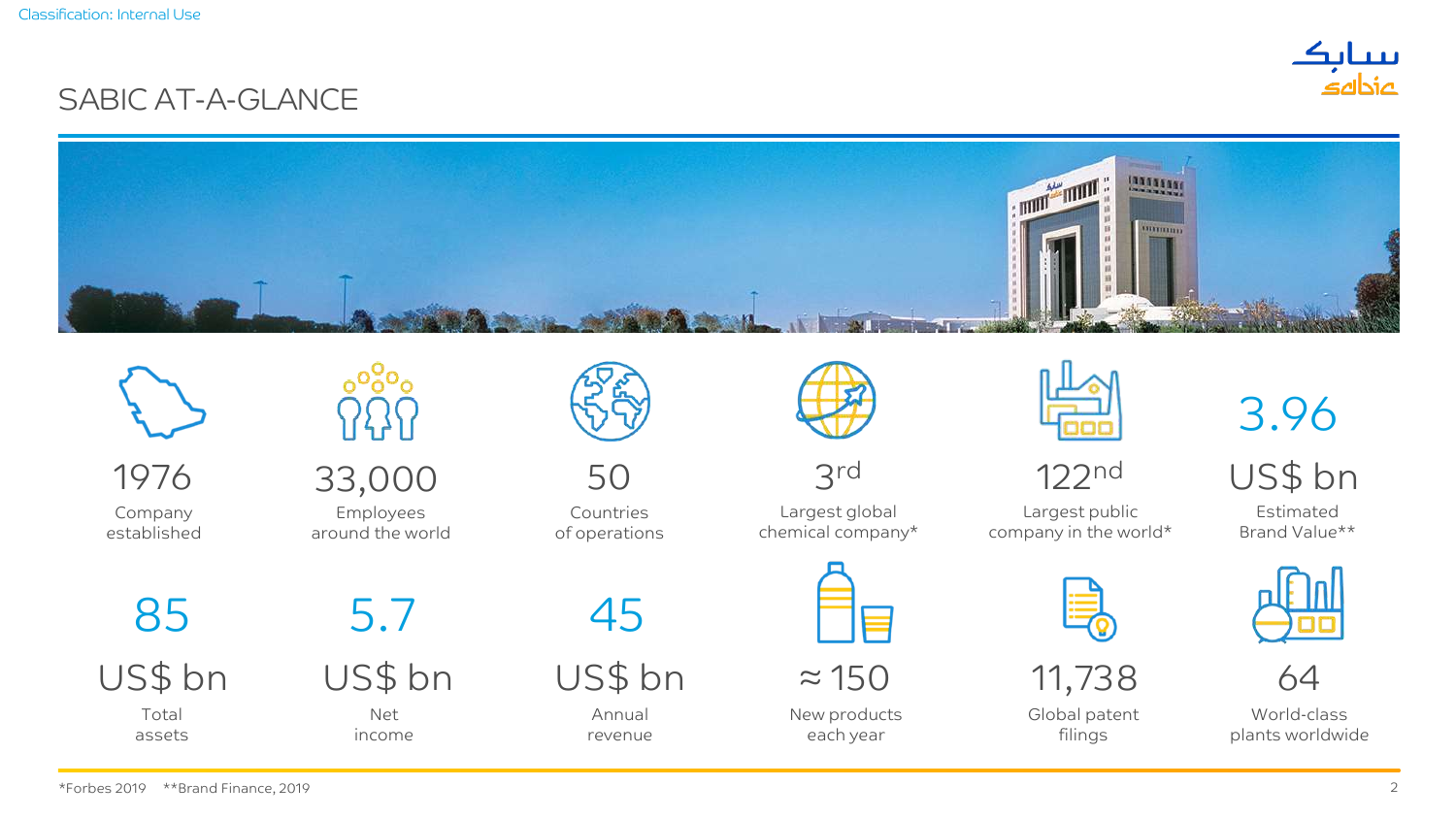

### TRUCIRCLE™: COMPLEMENTARY PILLARS TOWARDS CIRCULAR APPROACH

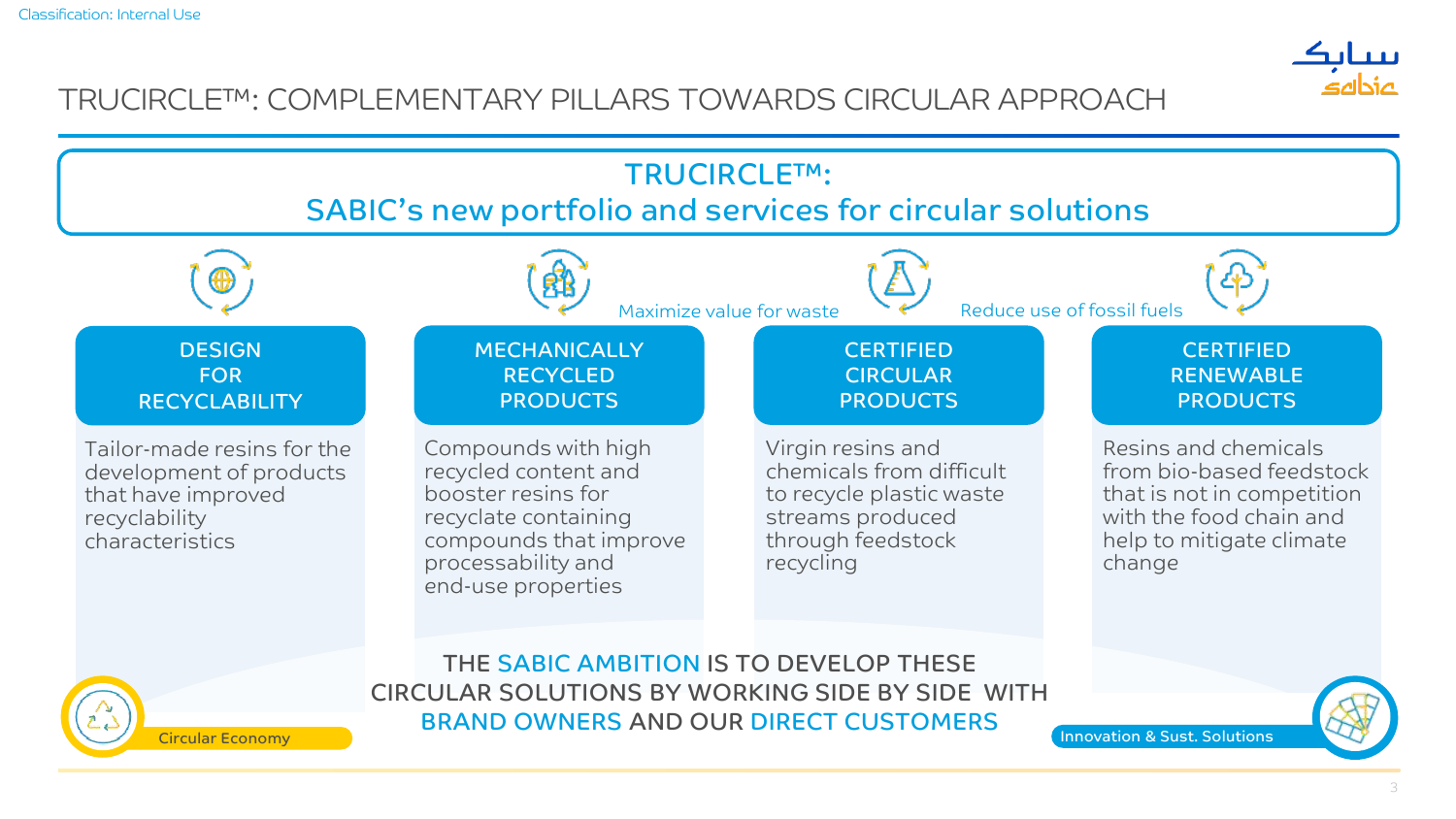

### ACCEPTANCE OF THE MASS BALANCE CONCEPT IS A VITAL STEP



MASS BALANCE IS A SYSTEM WHERE THERE IS A CERTIFIED BALANCE BETWEEN THE AMOUNT OF 'INPUT MATERIAL' INTO A PROCESS AND THE AMOUNT OF 'OUTPUT MATERIAL' FROM THE PROCESS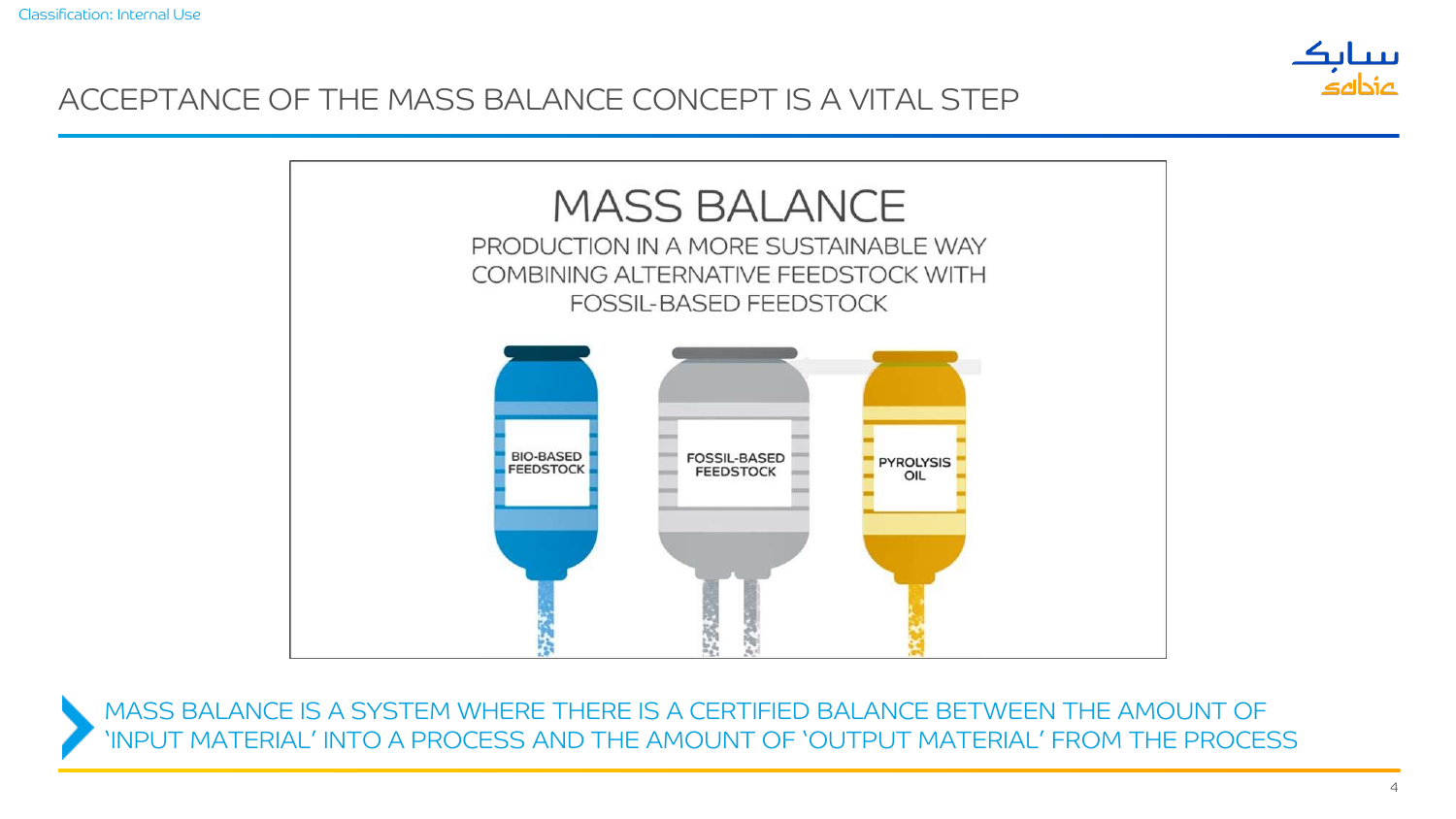### CERTIFIED RENEWABLE SOLUTIONS FOR PE & PP





Alternative feedstock might not be physically traceable throughout the production processes when used together with non-renewable feedstock. Application of Mass Balance to attribute the alternative feedstock to an end-product in a fully transparent and auditable way.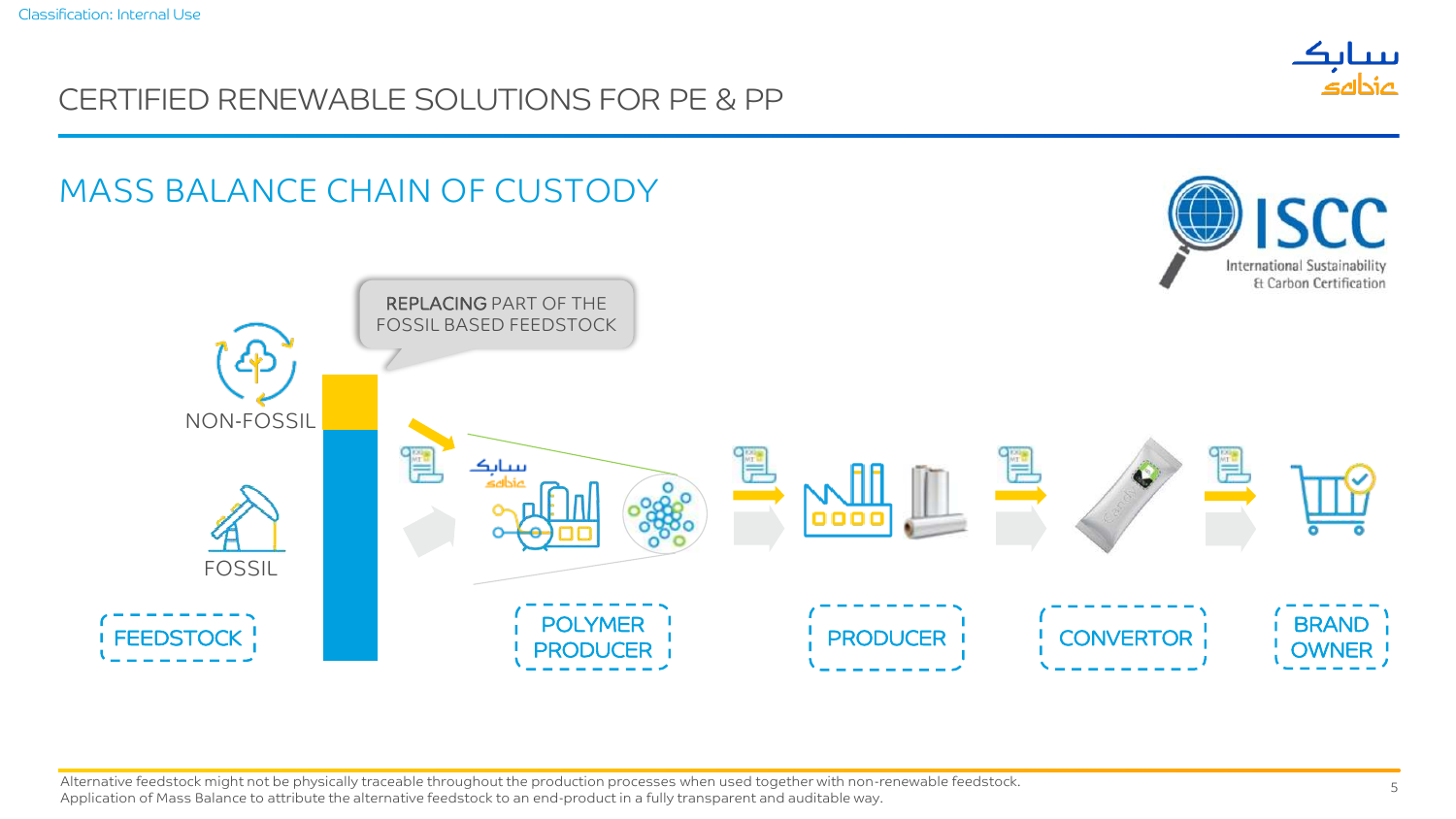# WHY IS IT THIS GOOD?



# VALUE OFFER FOR SABIC'S CERTIFIED BIO-BASED RENEWABLE POLYMERS

- Replacing fossil based feedstock
- No compromise on product packaging safety
- 2<sup>nd</sup> generation renewable feedstock, not in competition with the food chain
- Identical product specifications to our current SABIC PE and PP portfolio (first renewable PP in the market)
- No modifications to production processes down-stream, hence no investments are required anywhere in the value chain
- Feedstock source has a lower carbon footprint compared to fossil alternative
- Recyclable

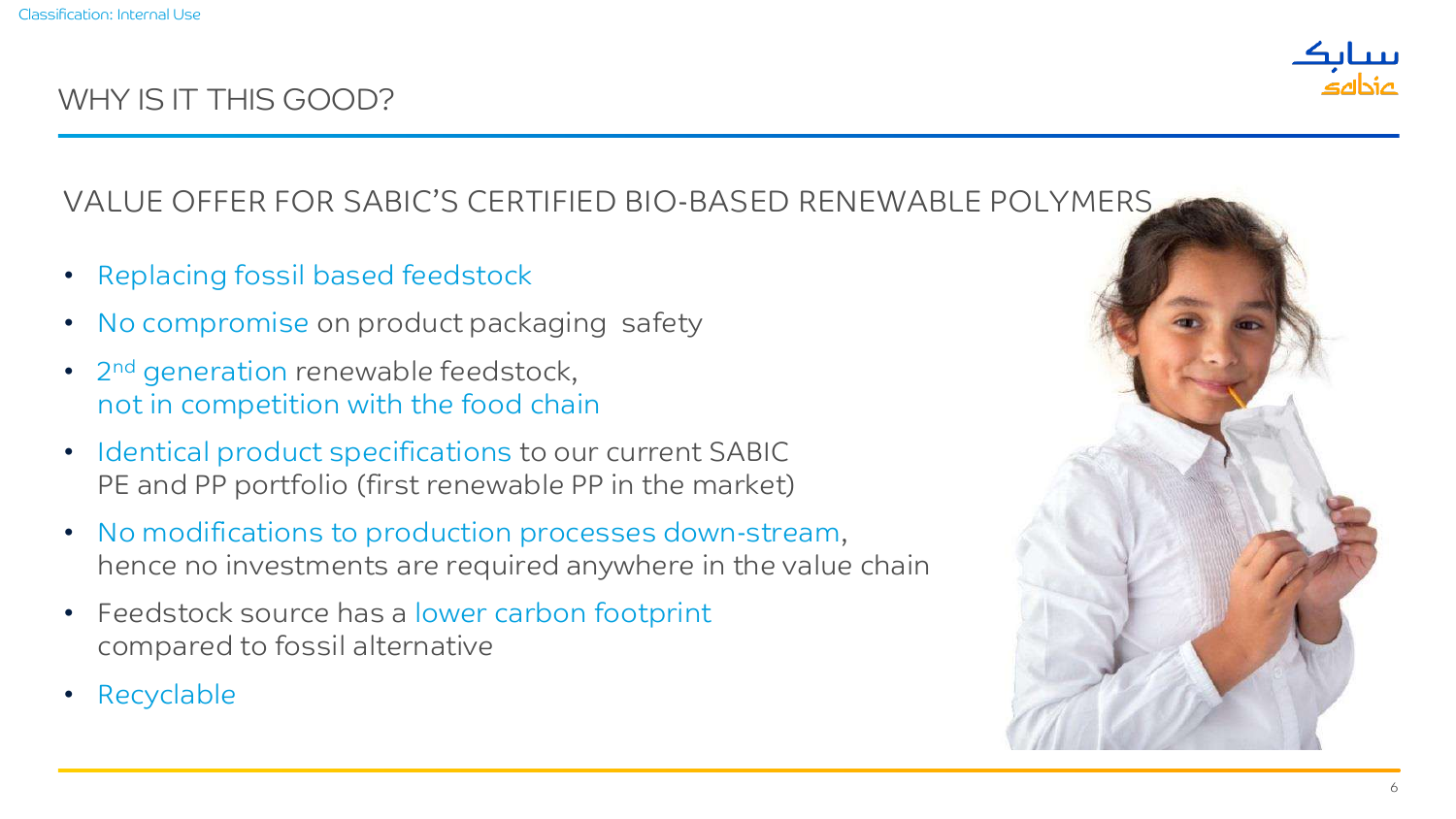

# SABIC'S CERTIFIED RENEWABLE SOLUTIONS

Big portfolio of certified renewable PE and PP resins, mainly introduced in critical Food & Beverage applications.



# POLYOLEFINS POLYCARBONATE CHEMICALS

SABIC is the first in the industry to launch PolyCarbonate based on second-generation certified renewable feedstock (\*)

Application focus:

- **Appliances**
- Automotive



SABIC's certified renewable ethylene

• enabled the debut of certified sustainable acrylonitrile by AnQore on the global market



supported Vynova to produce a range of bio-attributed PVC resins

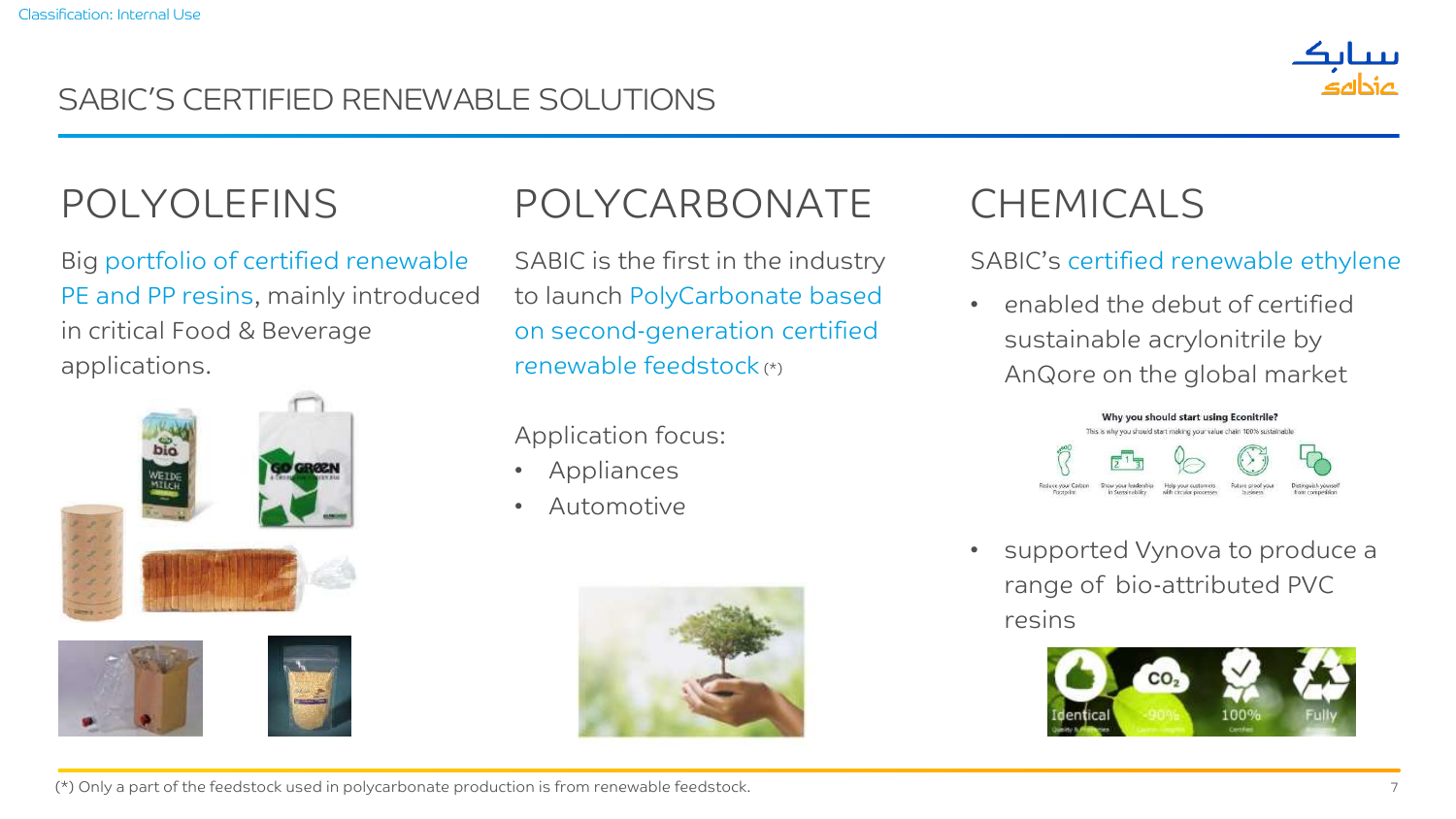### SABIC'S COMMITMENTS







We push the limits of quality, efficiency, and performance to drive customer success





We bring preparation and judgement to help lasting reliability





We collaborate closely to create opportunities for sustainable growth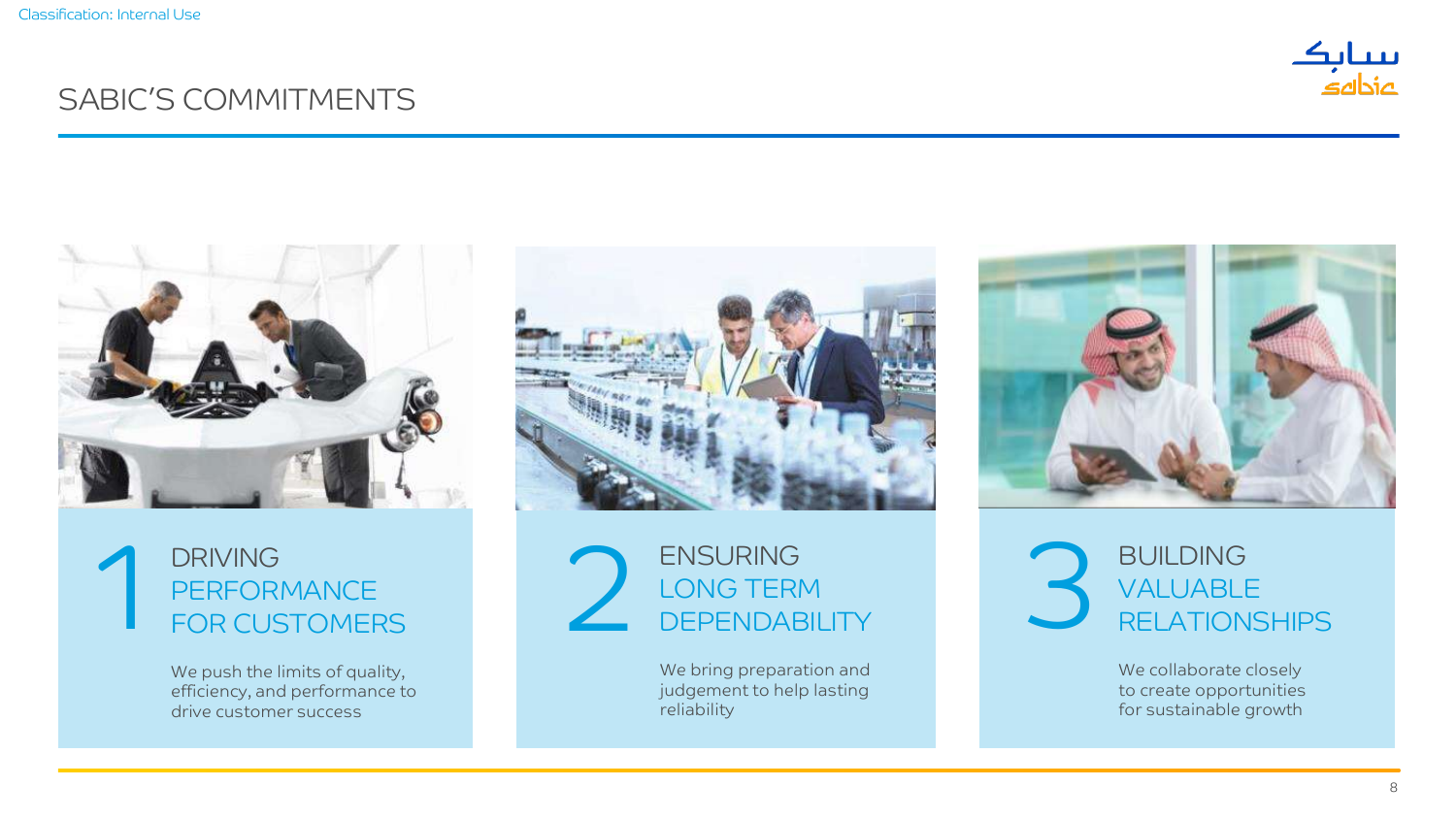# **DISCLAIMER**



THE MATERIALS, PRODUCTS AND SERVICES OF SAUDI BASIC INDUSTRIES CORPORATION (SABIC) OR ITS SUBSIDIARIES OR AFFILIATES ("SELLER") ARE SOLD SUBJECT TO SELLER'S STANDARD CONDITIONS OF SALE, WHICH ARE AVAILABLE UPON REQUEST. INFORMATION AND RECOMMENDATIONS CONTAINED IN THIS DOCUMENT ARE GIVEN IN GOOD FAITH. HOWEVER, SELLER MAKES NO EXPRESS OR IMPLIED REPRESENTATION, WARRANTY OR GUARANTEE (I) THAT ANY RESULTS DESCRIBED IN THIS DOCUMENT WILL BE OBTAINED UNDER END-USE CONDITIONS, OR (II) AS TO THE EFFECTIVENESS OR SAFETY OF ANY DESIGN OR APPLICATION INCORPORATING SELLER'S MATERIALS, PRODUCTS, SERVICES OR RECOMMENDATIONS. UNLESS OTHERWISE PROVIDED IN SELLER'S STANDARD CONDITIONS OF SALE, SELLER SHALL NOT BE RESPONSIBLE FOR ANY LOSS RESULTING FROM ANY USE OF ITS MATERIALS, PRODUCTS, SERVICES OR RECOMMENDATIONS DESCRIBED IN THIS DOCUMENT. Each user is responsible for making its own determination as to the suitability of Seller's materials, products, services or recommendations for the user's particular use through appropriate end-use and other testing and analysis. Nothing in any document or oral statement shall be deemed to alter or waive any provision of Seller's Standard Conditions of Sale or this Disclaimer, unless it is specifically agreed to in a writing signed by Seller. Statements by Seller concerning a possible use of any material, product, service or design do not, are not intended to, and should not be construed to grant any license under any patent or other intellectual property right of Seller or as a recommendation for the use of any material, product, service or design in a manner that infringes any patent or other intellectual property right.

SABIC and brands marked with ™ are trademarks of SABIC or its subsidiaries or affiliates, unless otherwise noted. © 2019 Saudi Basic Industries Corporation (SABIC). All Rights Reserved.

Any brands, products or services of other companies referenced in this document are the trademarks, service marks and/or trade names of their respective holders.